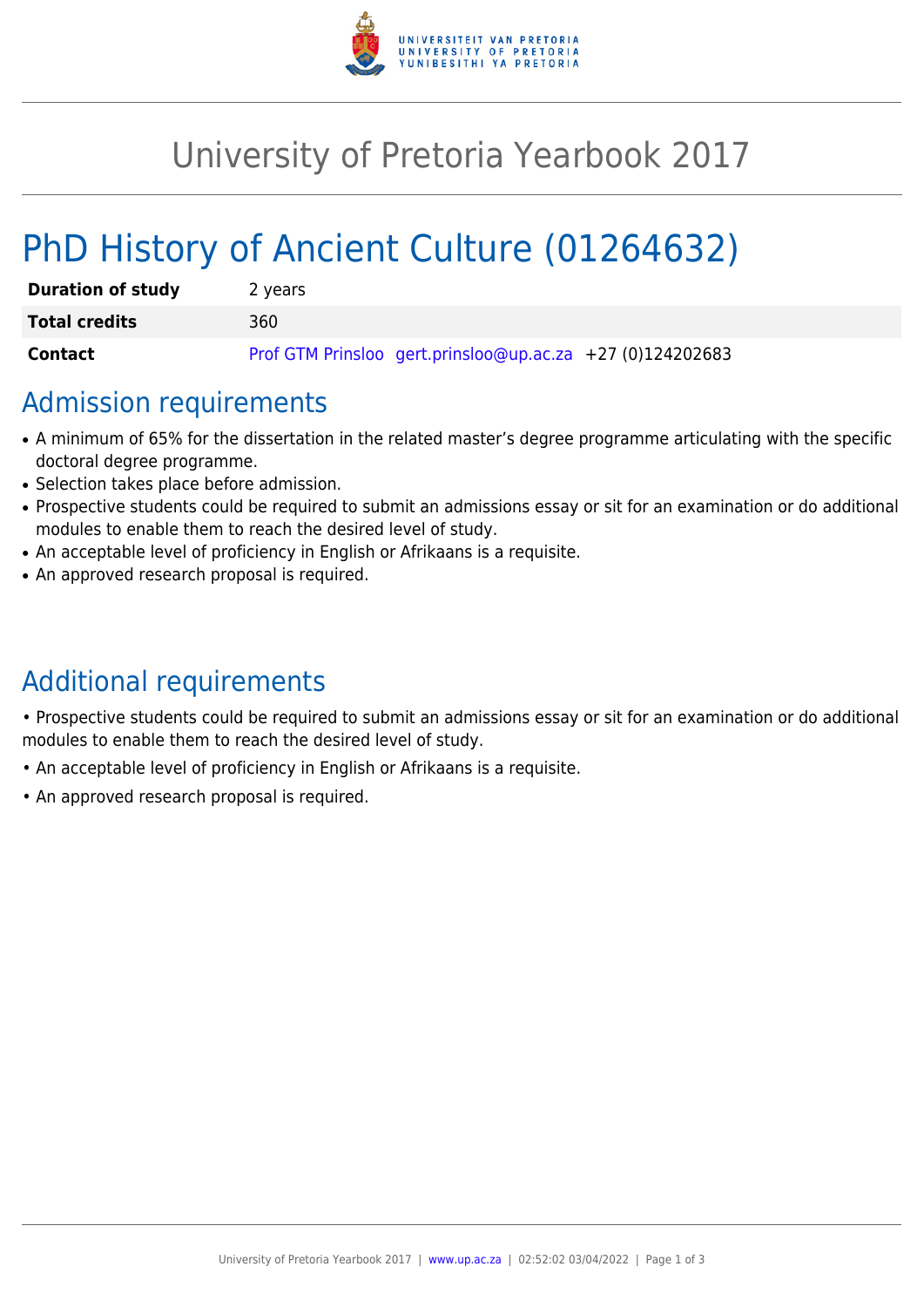

## Curriculum: Year 1

**Minimum credits: 360**

#### **Core modules**

#### **Thesis: History of ancient culture 990 (AKG 990)**

| <b>Module credits</b>         | 360.00                                     |
|-------------------------------|--------------------------------------------|
| <b>Prerequisites</b>          | No prerequisites.                          |
| Language of tuition           | Separate classes for Afrikaans and English |
| <b>Academic organisation</b>  | Ancient Languages and Cultures             |
| <b>Period of presentation</b> | Year                                       |